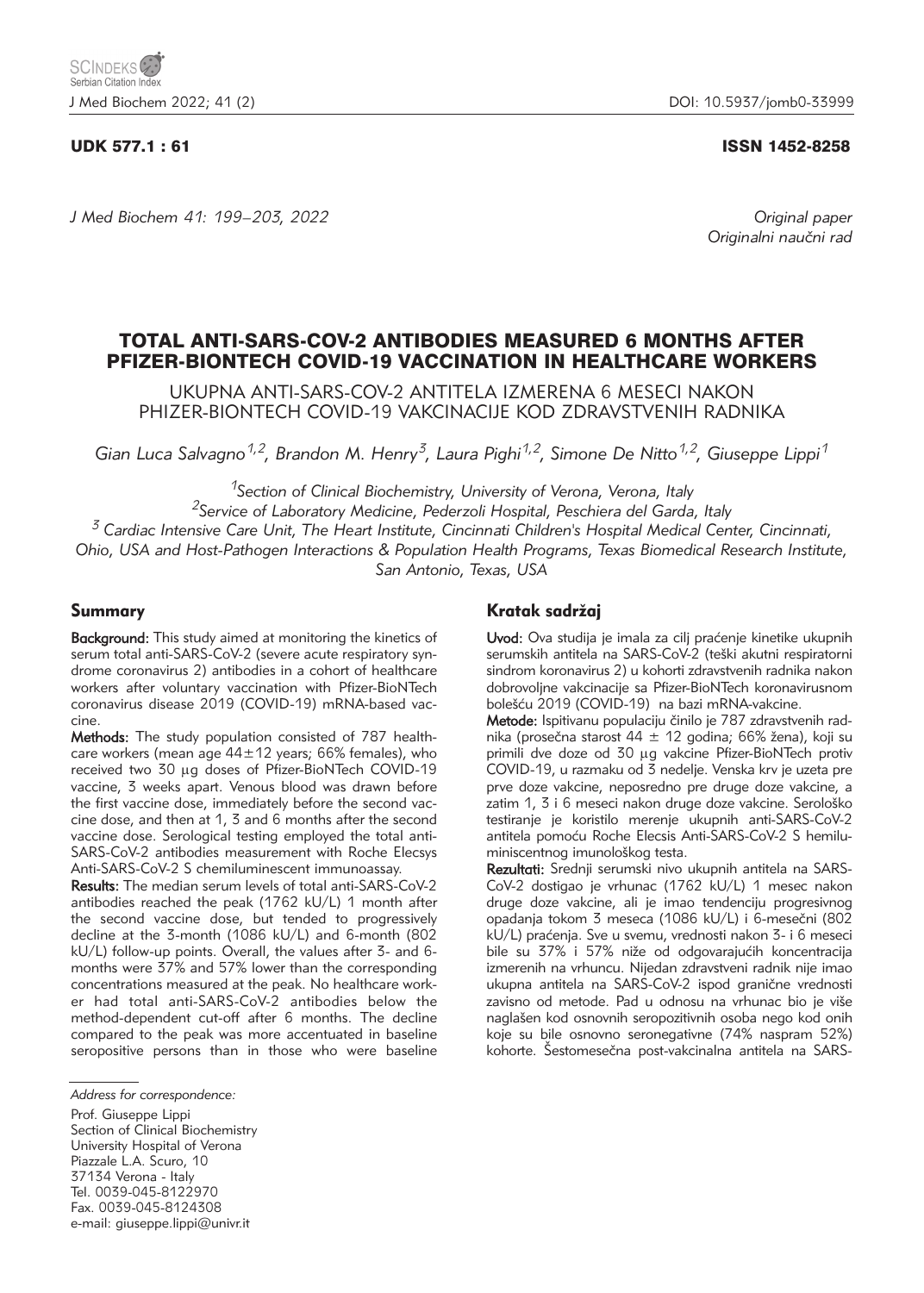seronegative (74% vs. 52%) cohort. The 6-month post-vaccination anti-SARS-CoV-2 antibodies in subjects aged <65 years remained over 2-fold higher than in those aged ≥65 years (813 vs. 343 kU/L) and also remained consistently higher in women than in men.

**Conclusions:** Gradual decline of total anti-SARS-CoV-2 antibodies occurred 6 months after Pfizer-BioNTech COVID-19 vaccination, though values remained higher than the method-dependent cut-off, with no case of seronegativization.

Keywords: COVID-19, SARS-CoV-2, vaccination, antibodies, immune response

### Introduction

There is now consolidated evidence that the onset of SARS-CoV-2 (severe acute respiratory syndrome coronavirus 2) infection in healthcare facilities is associated with an enhanced risk of morbidity and mortality, both in hospitalized patients as well as in healthcare workers. Therefore, regular SARS-CoV-2 diagnostic testing and coronavirus disease 2019 (COVID-19) vaccination are now regarded as major cornerstones for preventing and/or limiting the burden of SARS-CoV-2 inside and outside healthcare facilities (1). A recent study published by Yoshimura et al. (2) evidenced a fairly good response in terms of anti-SARS-CoV-2 IgG level after a complete cycle of Pfizer BNT162b2 mRNA-based COVID-19 vaccine. Since it is now acknowledged that large part of vaccine effectiveness is attributable to the generation of anti-SARS-CoV-2 antibodies of different classes and with different antigenic targets (3), but capable to quickly and efficiently neutralize viral particles inside the host, regular assessment of these antibodies seems essential for monitoring immune protection among healthcare workers, especially given that serum levels of most vaccine-induced antibodies are observed to decline over time (4). This study was hence aimed at monitoring the kinetics of serum total anti-SARS-CoV-2 antibodies in a cohort of healthcare workers who underwent voluntary administration of Pfizer-BioNTech COVID-19 mRNA-based vaccine.

### Materials and Methods

The study population consisted of 787 healthcare workers of Peschiera del Garda hospital in Italy (mean age  $44\pm12$  years; 66% females), who received two 30 µg doses of Pfizer-BioNTech COVID-19 vaccine, 3 weeks apart. Venous blood was drawn before the first vaccine dose, immediately before the second vaccine dose (i.e., 21 days after the first dose), and then at 1, 3 and 6 months after the second vaccine dose (51, 111 and 201 days after the first vaccine dose). Serological testing was based on total anti-SARS-CoV-2 antibodies measurement with Roche Elecsys Anti-SARS-CoV-2 S chemiluminescent immunoassay, on Roche Cobas 6000 (Roche

CoV-2 kod ispitanika mlađih od 65 godina ostala su preko dva puta veća od onih izmerenih kod osoba starijih od 65 godina (813 naspram 343 kU/L) i takođe su konstantno veća kod žena nego kod muškaraca.

Zaključak: Postepeno opadanje ukupnih antitela na SARS-CoV-2 dogodilo se 6 meseci nakon vakcinacije protiv Pfizer-BioNTech-a protiv COVID-19, iako su vrednosti ostale veće od preseka zavisnog od metode, bez slučaja seronegativizacije.

Ključne reči: COVID-19, SARS-CoV-2, vakcinacija, antitela, imuni odgovor

Diagnostics, Basel, Switzerland; positive result: ≥0.8 kU/L). Recent evidence suggests that this method reliably mirrors the overall SARS-CoV-2 neutralizing potential developed after COVID-19 vaccination, with sensitivity as high as 98% compared to a pseudovirus neutralization test (5). Test results were reported as median and interquartile range (IQR), and the statistical analysis was performed using Analyse-it (Analyse-it Software Ltd, Leeds, UK). Between-group comparisons were carried out with Mann-Whitney test. All study participants gave informed consents for vaccination and undergoing serial anti-SARS-CoV-2 antibodies monitoring. This observational study was reviewed and cleared by the Ethics Committee of Verona and Rovigo provinces (3246CESC).

### Results

The main results of this study are shown in *Figure 1*. The median serum levels of total anti-SARS-CoV-2 antibodies reached the peak (1762 kU/L; IQR, 933–3761 kU/L) 1 month after the second vaccine dose (i.e., 51 days after the first vaccine dose), but then tended to progressively decline at the 3-month (i.e., 111 days after the first vaccine dose: 1086 kU/L; IQR, 629–2155 kU/L) and 6-month (i.e., 201 days after the first vaccine dose: 802 kU/L; IQR, 447–1487 kU/L) follow-up points. Overall, the serum values after 3- and 6-months were 37% (IQR, 15– 53%; p<0.001) and 57% (IQR, 35–71%; p<0.001) lower than the corresponding concentrations measured at the peak, respectively. Notably, no healthcare worker had total anti-SARS-CoV-2 antibodies below the method-dependent cut-off (i.e., 0.8 kU/L) at either the 3- or 6-month follow-up points. Notably, the relative decline of serum antibodies values compared to the peak was more accentuated in baseline seropositive (74%; IQR, 62–82%) persons than in those who were baseline seronegative (52%; IQR, 31–67%) cohort. A decrease of serum total anti-SARS-CoV-2 antibodies levels occurred in 576/624 (92.3%) baseline seronegative subjects and in 160/163 (98.1%) seropositive subjects. The 6-month post-vaccination serum level of total anti-SARS-CoV-2 antibodies in subjects aged <65 years (n=754; 813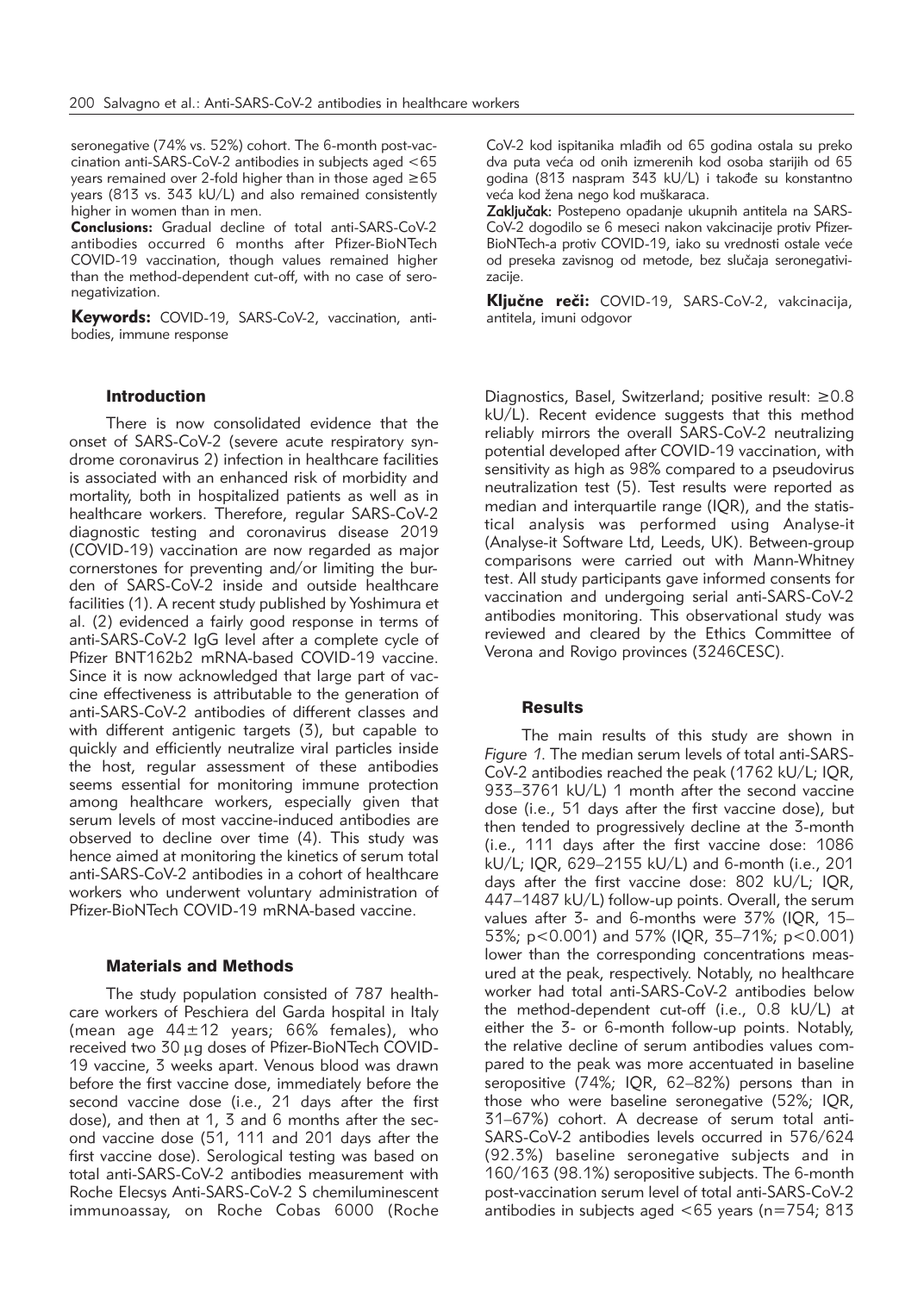

Figure 1 Kinetics of total anti-SARS-CoV-2 (severe acute respiratory syndrome coronavirus 2) serum antibodies in a cohort of healthcare workers who underwent voluntary administration of two doses of Pfizer-BioNTech COVID-19 mRNA-based vaccine.



Figure 2 Kinetics of total anti-SARS-CoV-2 (severe acute respiratory syndrome coronavirus 2) serum antibodies in a cohort of healthcare workers who underwent voluntary administration of two doses of Pfizer-BioNTech COVID-19 mRNA-based vaccine, stratified by age and sex.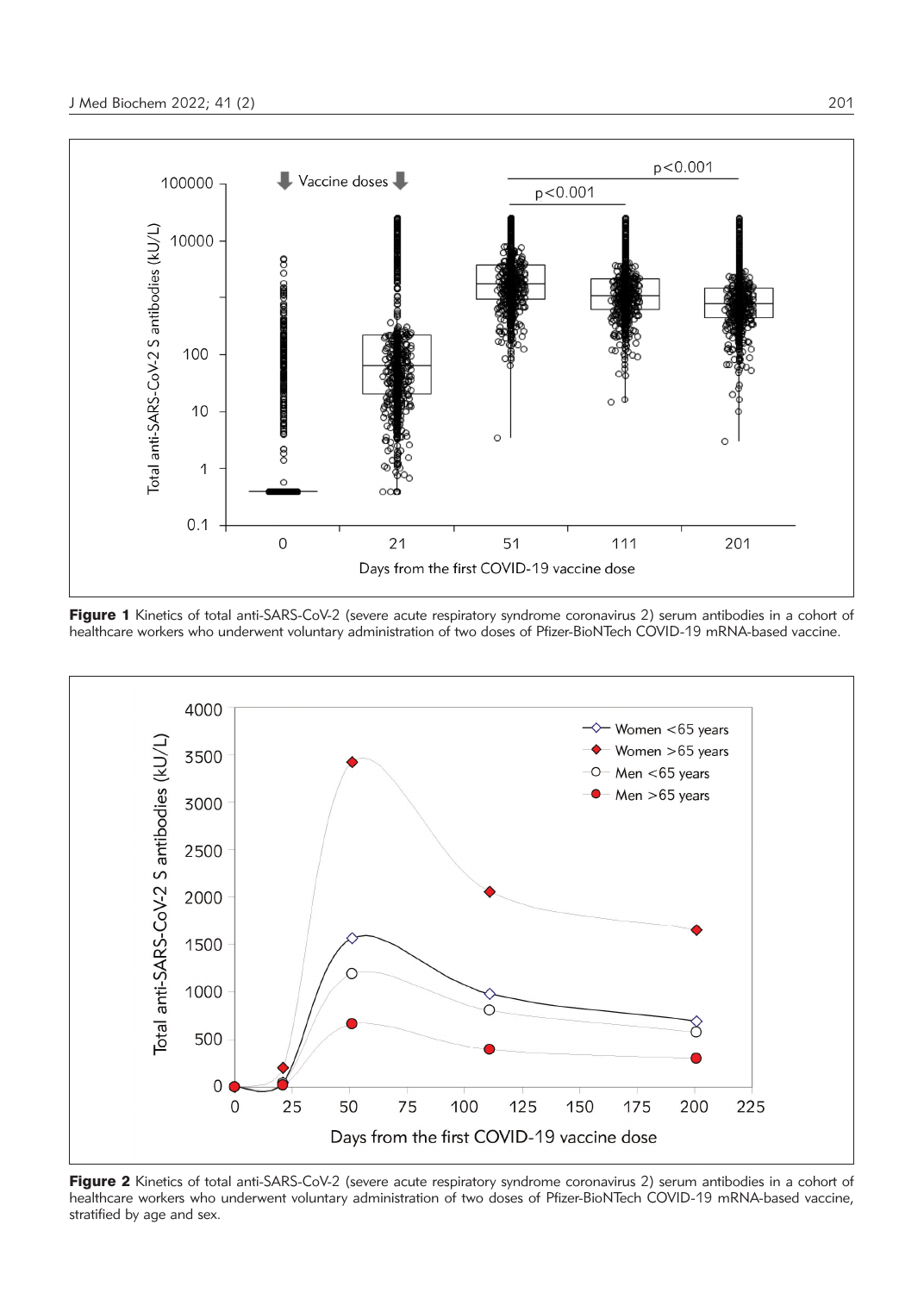

Figure 3 The relative decrease of the serum level of total anti-SARS-CoV-2 (severe acute respiratory syndrome coronavirus 2) antibodies compared to the peak after 3 and 6 months from coronavirus disease 2019 (COVID-19) vaccination, stratified by age and sex.

KUL; IQR, 473-1501 kU/L) remained over 2-fold higher than that measured in those aged  $\geq 65$  years (n=33; 343 kU/L; IQR, 210-903 kU/L; p<0.001), and also remained consistently higher in women than in men (*Figure 2*). The relative decrease of the serum level of total anti-SARS-CoV-2 antibodies compared to the peak after 3 and 6 months from vaccination is also shown in *Figure 3*, where a very similar trend can be seen despite the rather different peak levels (*Figure 3*).

#### **Discussion**

The preliminary results of this ad-interim analysis of anti-SARS-CoV-2 humoral immunity in healthcare workers who received a complete (2-dose) cycle of Pfizer-BioNTech COVID-19 vaccination reveal that a gradual decline of total anti-SARS-CoV-2 antibodies (and hence of neutralizing potential) has occ urred 6 months after vaccination, though the antibodies values have remained still considerably higher than the method-dependent cut-off and no seronegativization seems to have occurred in either baseline seronegative or seropositive subjects. These results compared rather well with other preliminary data made available by Bayart and colleagues (6), who also showed that the decay of anti-SARS-CoV-2 RBD total antibodies after 6 months from Pfizer-BioNTech COVID-19 vaccine administration was around 55% in seronegative

healthcare workers, thus nearly identical to the 57% decrease that we found in our cohort over an identical period of monitoring. Although better medium-term response would have been theoretically expected in subjects with double immunization (i.e., SARS-CoV-2 infection followed by full vaccination), we instead found that total anti-SARS-CoV-2 antibodies reduction appeared larger in baseline seropositive than seronegative recipients (i.e., 74% vs. 52%) (*Figure 2*). This is perhaps attributable to the fact that the former cohort also displayed higher peak values, so that the catabolism may have been relatively more pronounced in these subjects. The difference in antibody levels distribution between age and sexes is not really unexpected, since some concomitant studies showed similar trends, with lower immunogenicity been reported in men and in the elderly (7, 8).

Notably, the significantly lower antibodies values found in elderly healthcare male workers (*Figure 2*) also raises further doubts as to whether further vaccine boosters may be especially advisable in this cohort between 6 and 12 months after completing a regular Pfizer-BioNTech COVID-19 vaccine cycle, to ensure a reinforced protection (9), since this is the most vulnerable population to severe SARS-CoV-2 infection (10).

*Research funding:* None declared.